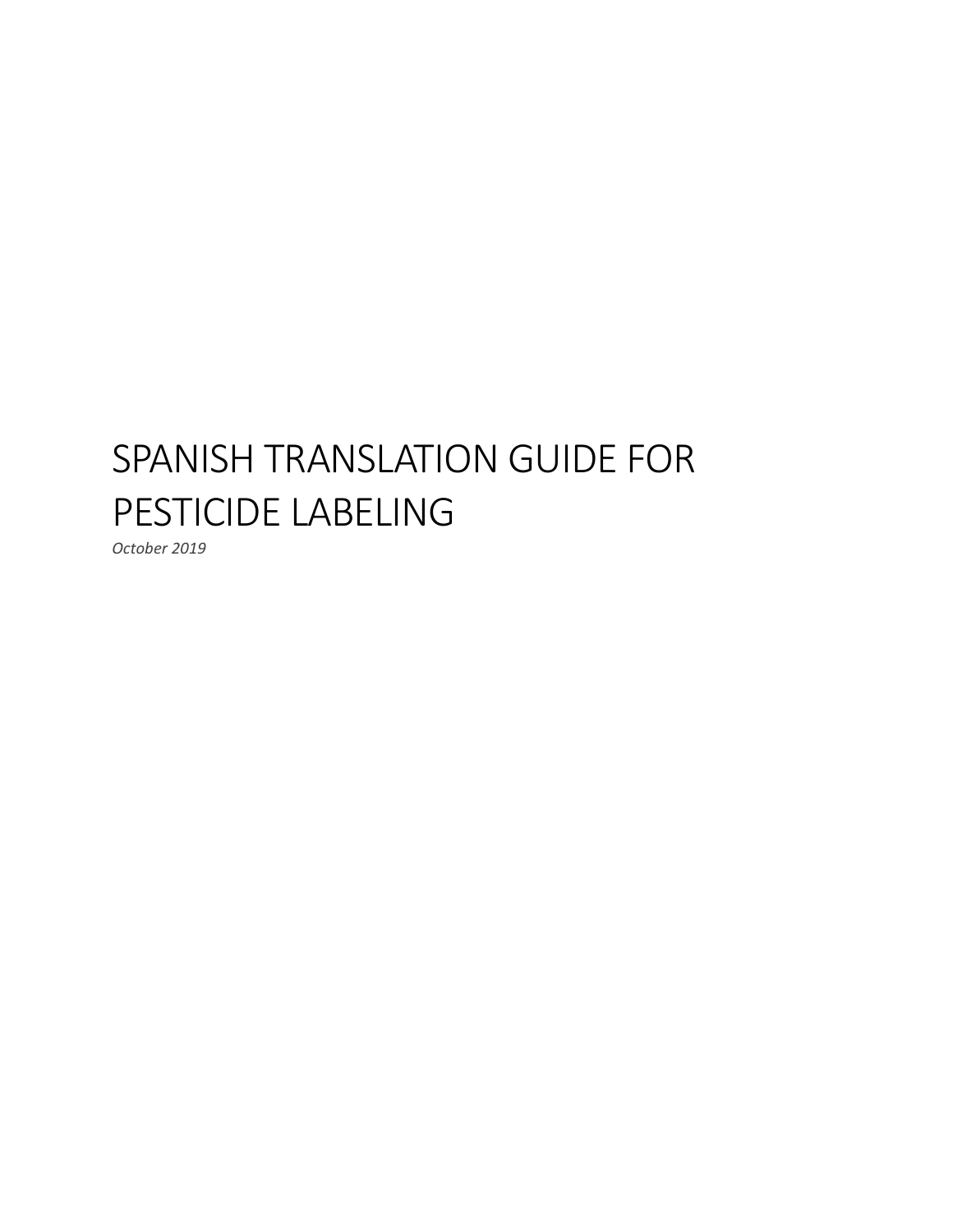# Contents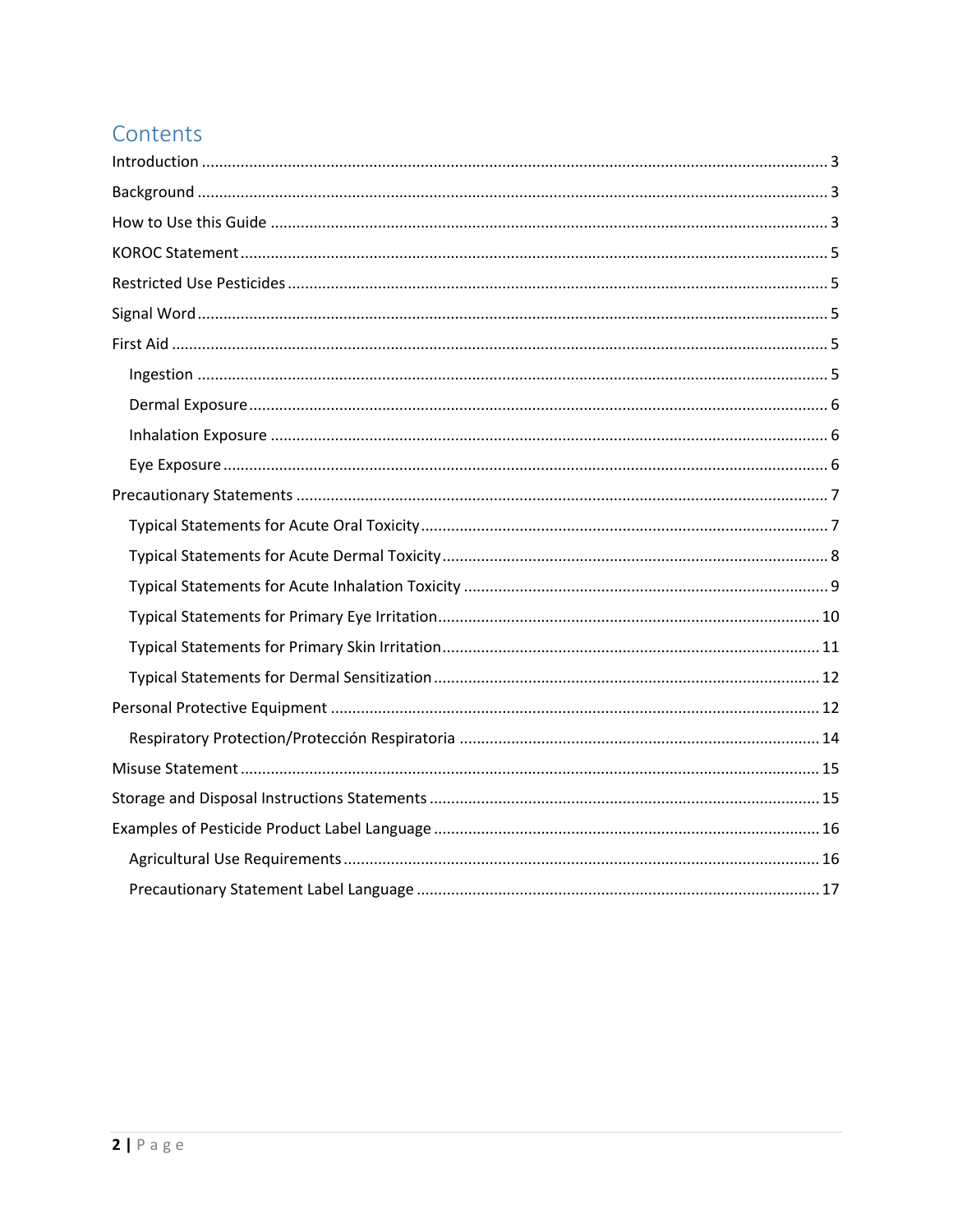### <span id="page-2-0"></span>Introduction

This Spanish Translation Guide for Pesticide Labeling (STGPL) provides guidance for pesticide registrants seeking to translate pesticide product labeling, and also can be used by anyone working with pesticides. The purpose of the STGLP is to be a resource for the translation of the human health precautionary language on pesticide labeling from English to Spanish. This document includes background on the development of the STGPL, Spanish translations for health and safety sections of a pesticide label, and instructions for use of the STGPL.

### <span id="page-2-1"></span>Background

The Environmental Protection Agency's (EPA's) Office of Pesticide Programs (OPP) developed the STGPL in response to concerns voiced by farmworker advocates, who believe that having bilingual pesticide labeling is critical to the well-being of pesticide applicators, many of whom, in the U.S., may not be English literate.

EPA generally allows pesticide registrants to translate their product labels into any language so long as there is an EPA-accepted English version of the label. The translation must be a true and accurate translation. Many pesticide registrants, particularly those with homeowner use pesticides, already have their product labels fully translated in Spanish. However, there are many other product labels that are only available in English.

The STGPL provides pesticide registrants with a resource that will assist with maintaining accurate and consistent translations on product labels. The guide is written in a universal form of Spanish to ensure comprehension by all Spanish speakers and includes examples of sections of pesticide products labels translated into Spanish such as health and safety aspects. The STGPL includes examples of:

- First Aid and Precautionary Statement label language
- Signal Words
- Misuse statements
- Storage and pesticide container disposal instructions
- Personal Protection Equipment (PPE) label statements
- Worker Protection Standard (WPS) agricultural use requirements language.

These sections were selected for the guide because there is standardized language for most pesticide products. In contrast, providing a translation guide for the Directions for Use section would present many challenges due to the many variations of use directions among all products.

Registrants can benefit from using the translation guide and add these elements to their English labels, but it is not intended to substitute for or eliminate the labels in English. An English version of all required labeling text is needed for all products in accordance with 40 CFR 156.10(a)(3). Trainers will also benefit from using this guide when conducting required pesticide safety trainings for Spanish-speaking farmworkers.

### <span id="page-2-2"></span>How to Use this Guide

Use of the STGPL is not required by EPA, but may be used on a voluntary basis. For those electing to use the STGPL, find the English statement that appears on the end use label on the left-hand column of the guide. Select the corresponding Spanish translation from the right-hand column of the guide and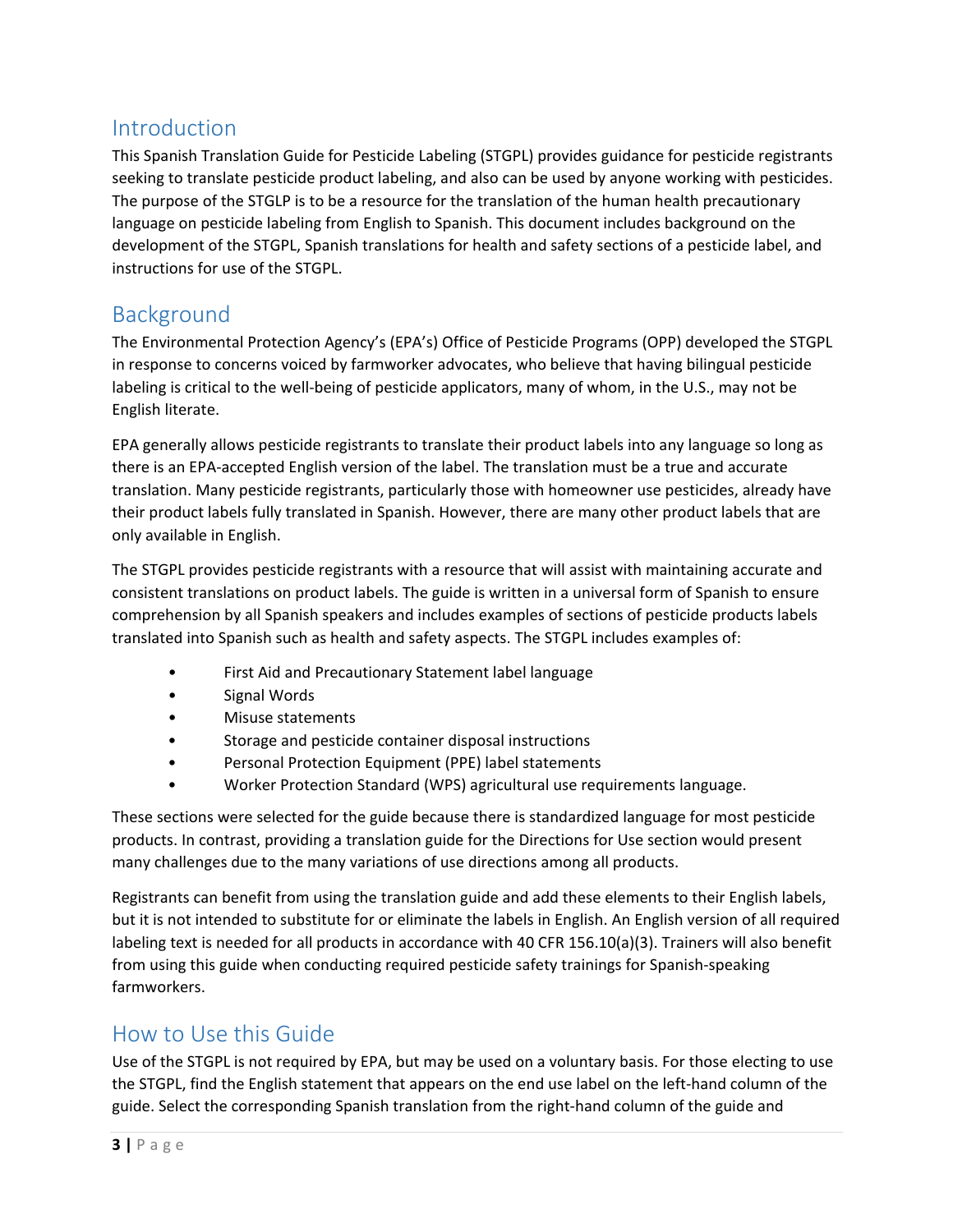incorporate the translation in its entirety. EPA recommends using the Spanish translation exactly as it appears in the STGPL to aid in validating that the translation is a "true and accurate translation." At the end of the STGPL, examples of existing pesticide product label language also are provided.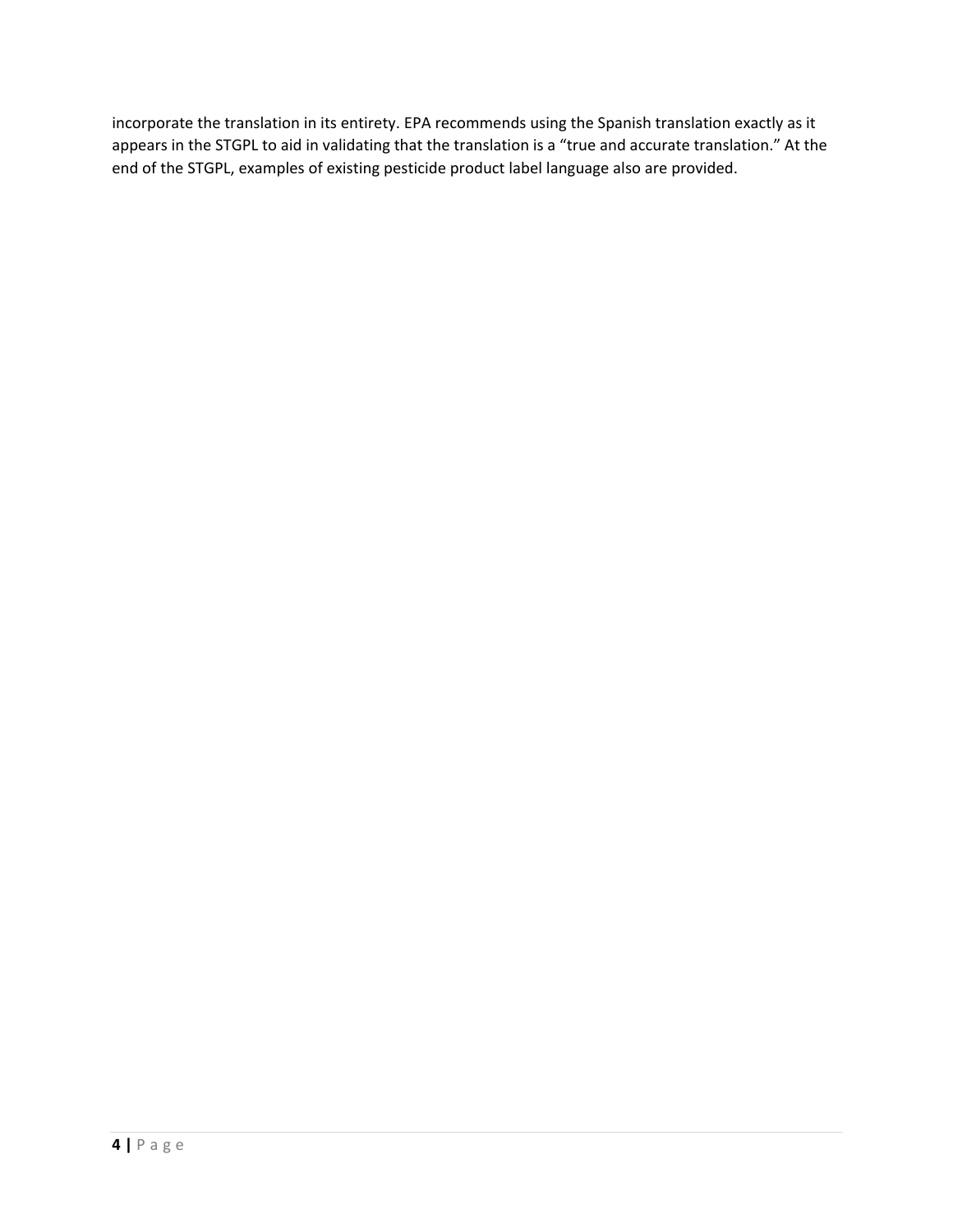### <span id="page-4-0"></span>KOROC Statement

| English                       | Spanish                             |  |
|-------------------------------|-------------------------------------|--|
| KEEP OUT OF REACH OF CHILDREN | MANTÉNGASE FUERA DEL ALCANCE DE LOS |  |
|                               | <b>NIÑOS</b>                        |  |

# <span id="page-4-1"></span>Restricted Use Pesticides

| English                                             | Spanish                                           |
|-----------------------------------------------------|---------------------------------------------------|
| RESTRICTED USE PESTICIDE (RUP)                      | PESTICIDA DE USO RESTRINGIDO                      |
| Due to acute inhalation toxicity to humans          | Debido a toxicidad aguda por inhalación en        |
|                                                     | humanos                                           |
| For retail sale to and use by certified applicators | Para la venta al por menor y uso por aplicadores  |
| or persons under their direct supervision and       | certificados o personas que estén bajo su directa |
| only for those uses covered by the certified        | supervisión y únicamente para los usos            |
| applicator's certification.                         | detallados en la certificación del aplicador      |
|                                                     | certificado.                                      |

# <span id="page-4-2"></span>Signal Word

| English         | Spanish          |
|-----------------|------------------|
| Caution         | Precaución       |
| Warning         | Aviso            |
| Danger          | Peligro          |
| Danger - Poison | Peligro - Veneno |

# <span id="page-4-3"></span>First Aid

# <span id="page-4-4"></span>Ingestion

| Ingestion treatment for acute oral toxicity categories 1, 2, and 3.<br>Not required for category 4 - may use statements below. |                                                                                                                 |  |
|--------------------------------------------------------------------------------------------------------------------------------|-----------------------------------------------------------------------------------------------------------------|--|
| English                                                                                                                        | Spanish                                                                                                         |  |
| First Aid                                                                                                                      | <b>Primeros Auxilios</b>                                                                                        |  |
| If swallowed:                                                                                                                  | Si se ingiere:                                                                                                  |  |
| - Call a poison control center or doctor<br>immediately for treatment advice.                                                  | - Llame de inmediato a un centro de control de<br>envenenamientos o a un médico para consejo de<br>tratamiento. |  |
| - Have person sip a glass of water if able to<br>swallow.                                                                      | - Si la persona puede tragar, haga que beba un<br>vaso de agua lentamente.                                      |  |
| - Do not induce vomiting unless told to by a<br>poison control center or doctor.                                               | - No induzca el vómito a menos que así se lo<br>indique un centro de control de envenenamientos<br>o un médico. |  |
| - Do not give anything to an unconscious person.                                                                               | - No administre nada por boca a una persona que<br>haya perdido el conocimiento.                                |  |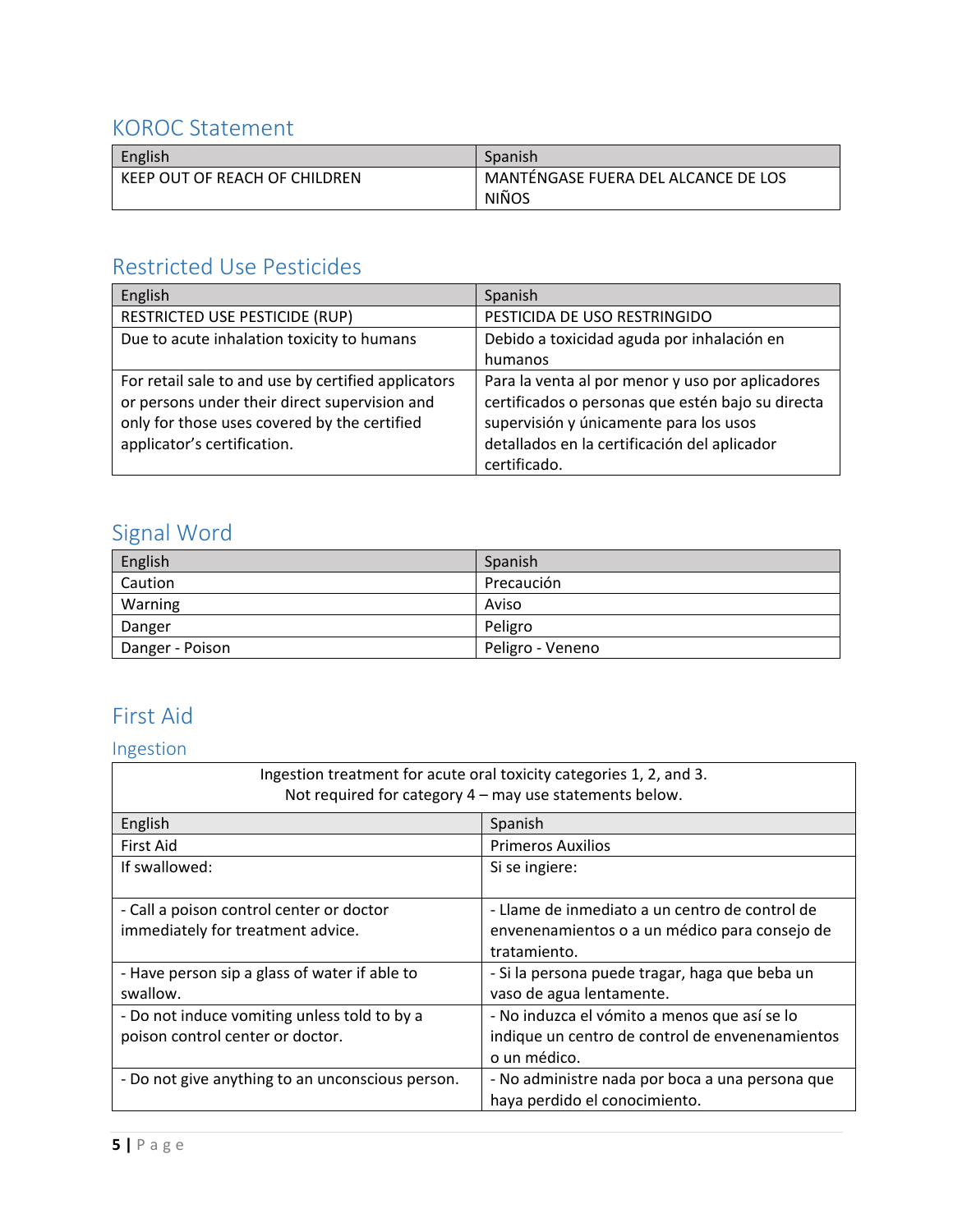# <span id="page-5-0"></span>Dermal Exposure

| Skin exposure treatment for acute dermal toxicity, and irritation categories 1, 2, and 3. |                                                |  |
|-------------------------------------------------------------------------------------------|------------------------------------------------|--|
| Not required for category 4 - may use statements below.                                   |                                                |  |
| English<br>Spanish                                                                        |                                                |  |
| If on skin:                                                                               | Si cae en la piel:                             |  |
| - Take off contaminated clothing.<br>- Quítese la ropa contaminada.                       |                                                |  |
| - Rinse skin immediately with plenty of water for 15-                                     | - Enjuague la piel inmediatamente con bastante |  |
| 20 minutes.                                                                               | agua por 15-20 minutos.                        |  |
| - Call a poison control center or doctor for treatment                                    | - Llame al centro de control de                |  |
| advice.                                                                                   | envenenamientos o a un médico para consejo     |  |
|                                                                                           | de tratamiento.                                |  |

#### <span id="page-5-1"></span>Inhalation Exposure

| Inhalation treatment for acute toxicity categories 1, 2, and 3.             |                                                    |  |
|-----------------------------------------------------------------------------|----------------------------------------------------|--|
| Not required for inhalation toxicity category 4 - may use statements below. |                                                    |  |
| English                                                                     | Spanish                                            |  |
| If inhaled:                                                                 | Si es inhalado:                                    |  |
| - Move person to fresh air.                                                 | - Traslade a la persona al aire fresco.            |  |
| - If person is not breathing, call 911 or an                                | - Si la persona no está respirando llame al 911 o  |  |
| ambulance, then give artificial respiration,                                | a una ambulancia, luego dé respiración artificial, |  |
| preferably mouth-to-mouth if possible.                                      | preferiblemente de boca a boca, si es posible.     |  |
| - Call a poison control center or doctor for further                        | - Llame al centro de control de                    |  |
| treatment advice.                                                           | envenenamientos o a un médico para consejo         |  |
|                                                                             | de tratamiento.                                    |  |

### <span id="page-5-2"></span>Eye Exposure

| Eye exposure treatment for eye irritation categories 1, 2, and 3. |                                                |  |
|-------------------------------------------------------------------|------------------------------------------------|--|
| English                                                           | Spanish                                        |  |
| If in eyes:                                                       | Si entra en contacto con los ojos:             |  |
| - Hold eye open and rinse slowly and gently with                  | - Mantenga los ojos abiertos y enjuáguelos     |  |
| water for 15-20 minutes. Remove contact lenses, if                | lenta y cuidadosamente con agua, durante 15 a  |  |
| present, after the first 5 minutes, then continue                 | 20 minutos. Si utiliza lentes de contacto,     |  |
| rinsing.                                                          | retírelos después de los primeros 5 minutos,   |  |
|                                                                   | luego continúe enjuagando los ojos.            |  |
| - Call a poison control center or doctor for                      | - Llame al centro de control de                |  |
| treatment advice.                                                 | envenenamientos o a un médico para consejo     |  |
|                                                                   | de tratamiento.                                |  |
| Have the product container or label with you when                 | Cuando llame a un centro de control de         |  |
| calling a poison control center or doctor or going                | envenenamiento, o a un médico, o intente       |  |
| for treatment. For questions regarding emergency                  | obtener tratamiento, tenga a la mano el envase |  |
| medical treatment, you may contact [xxxxxxxxxx]                   | o la etiqueta del producto. Para más           |  |
| for information.                                                  | información sobre el tratamiento médico de     |  |
|                                                                   | emergencia, llame al [xxxxxxx]*.               |  |

\* Contact information provided by registrant/manufacturer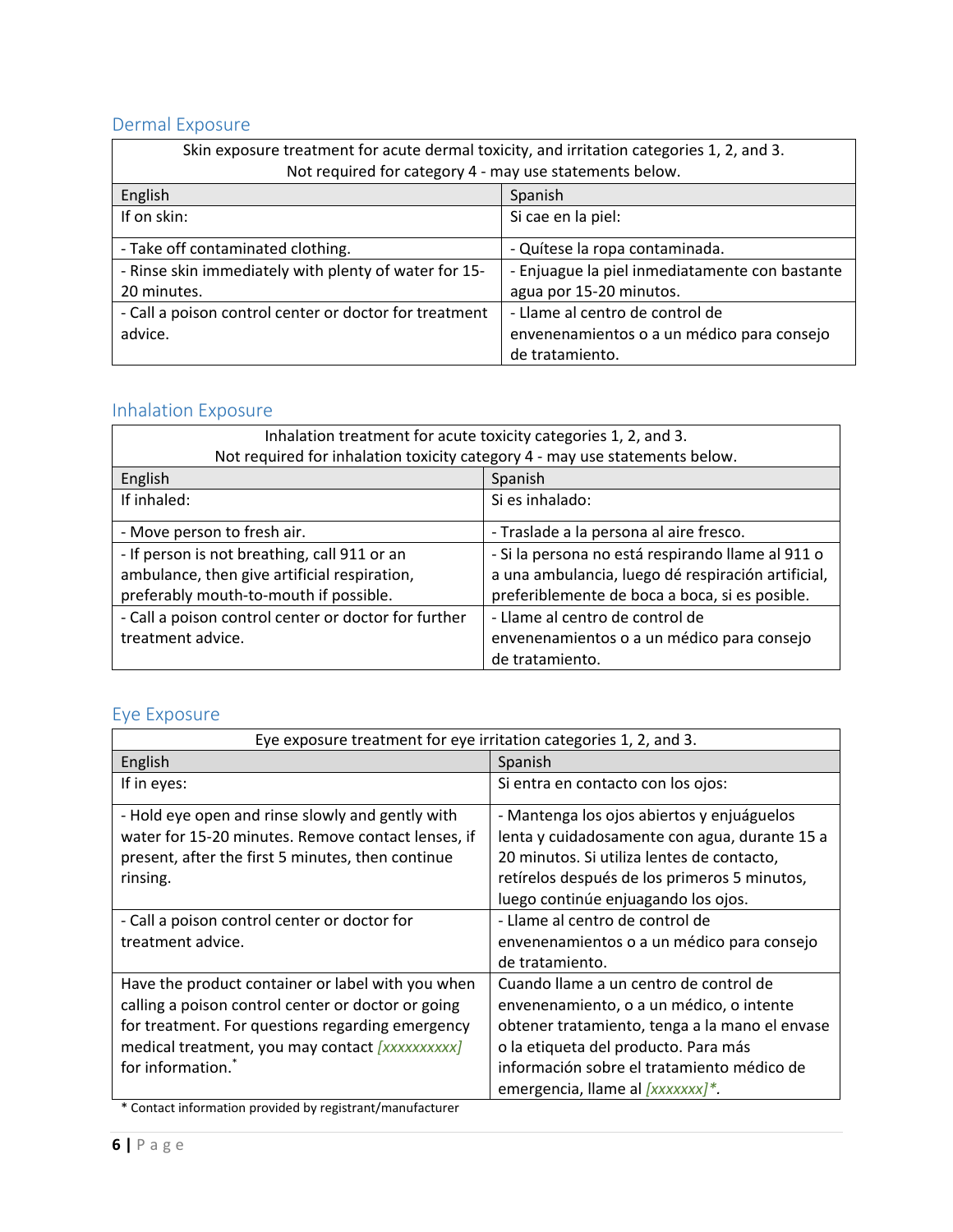# <span id="page-6-0"></span>Precautionary Statements

| English                                | Spanish                                   |  |
|----------------------------------------|-------------------------------------------|--|
| <b>Precautionary Statements</b>        | Declaraciones preventivas                 |  |
| Hazards to Humans and Domestic Animals | Riesgos para los seres humanos y animales |  |
|                                        | domésticos                                |  |

# <span id="page-6-1"></span>Typical Statements for Acute Oral Toxicity

| <b>Toxicity</b> | Signal Word    | <b>Statements in English</b>  | <b>Statements in Spanish</b>       |
|-----------------|----------------|-------------------------------|------------------------------------|
| Category        |                |                               |                                    |
|                 | DANGER-POISON  | Fatal if swallowed. Wash      | Letal si se ingiere. Lávese con    |
|                 | (PELIGRO-      | thoroughly with soap and      | abundante agua y jabón luego de    |
|                 | VENENO)        | water after handling and      | manejar (pesticidas) y antes de    |
|                 |                | before eating, drinking,      | comer, beber, masticar chicle o    |
|                 | Skull &        | chewing gum, using tobacco or | tabaco, o ir al baño.              |
|                 | Crossbones     | using the toilet.             |                                    |
|                 | required       |                               |                                    |
| $\mathbf{I}$    | WARNING        | May be fatal if swallowed.    | Puede ser letal si se ingiere.     |
|                 | (AVISO)        | Wash thoroughly with soap and | Lávese con abundante agua y        |
|                 |                | water after handling and      | jabón luego de manejar             |
|                 |                | before eating, drinking,      | (pesticidas) y antes de comer,     |
|                 |                | chewing gum, using tobacco or | beber, masticar chicle o tabaco, o |
|                 |                | using the toilet.             | ir al baño.                        |
| III             | <b>CAUTION</b> | Harmful if swallowed. Wash    | Dañino si se ingiere. Lávese con   |
|                 | (PRECAUCION)   | thoroughly with soap and      | abundante agua y jabón luego de    |
|                 |                | water after handling and      | manejar (pesticidas) y antes de    |
|                 |                | before eating, drinking,      | comer, beber, masticar chicle o    |
|                 |                | chewing gum, using tobacco or | tabaco, o ir al baño.              |
|                 |                | using the toilet.             |                                    |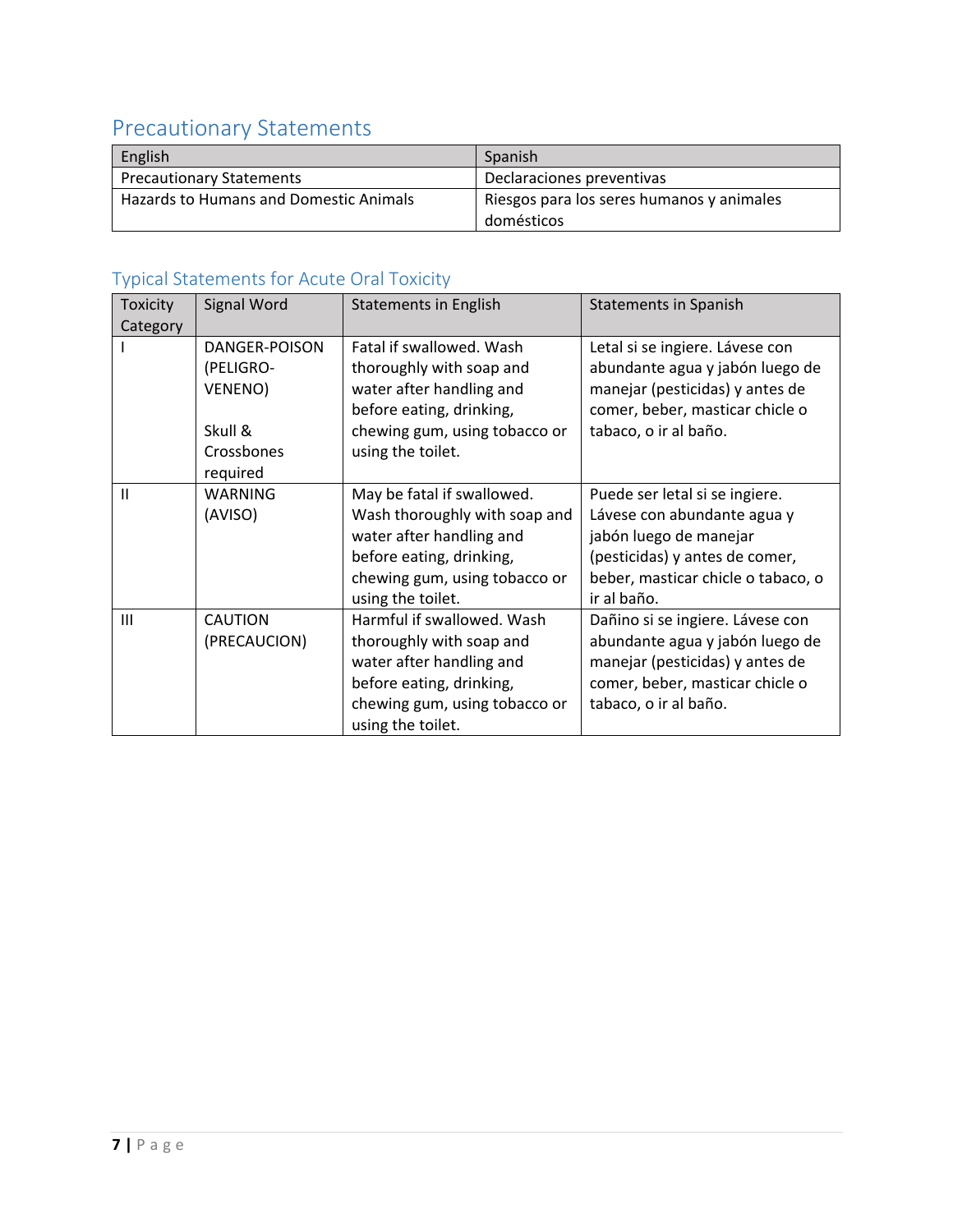| Toxicity<br>Category | $\gamma$ proditional critical contribution of $\gamma$<br>Signal Word | <b>Statements in English</b>    | <b>Statements in Spanish</b>                |
|----------------------|-----------------------------------------------------------------------|---------------------------------|---------------------------------------------|
|                      | DANGER-POISON                                                         | Fatal if absorbed through skin. | Letal si se absorbe por la piel. No         |
|                      | (PELIGRO-                                                             | Do not get in eyes, on skin, or | permita que caiga en los ojos, la           |
|                      | VENENO)                                                               | on clothing. Wash thoroughly    | piel o la ropa. Lávese con                  |
|                      |                                                                       | with soap and water after       | abundante agua y jabón luego de             |
|                      | Skull &                                                               | handling and before eating,     | manejar (pesticidas) y antes de             |
|                      | Crossbones                                                            | drinking, chewing gum, using    | comer, beber, masticar chicle o             |
|                      | required                                                              | tobacco or using the toilet.    | tabaco, o ir al baño. Utilice [refer        |
|                      |                                                                       | Wear [specify appropriate       | to PPE section of Translation               |
|                      |                                                                       | protective clothing]. Remove    | Guide and insert appropriate                |
|                      |                                                                       | and wash contaminated           | clothing/equipment in Spanish].             |
|                      |                                                                       | clothing before reuse.          | Quítese y lave la ropa                      |
|                      |                                                                       |                                 | contaminada antes de reutilizarla.          |
| $\mathbf{I}$         | <b>WARNING</b>                                                        | May be fatal if absorbed        | Puede ser letal si se absorbe por la        |
|                      | (AVISO)                                                               | through skin. Do not get in     | piel. No permita que caiga en los           |
|                      |                                                                       | eyes, on skin, or on clothing.  | ojos, la piel o la ropa. Lávese con         |
|                      |                                                                       | Wash thoroughly with soap and   | abundante agua y jabón luego de             |
|                      |                                                                       | water after handling and        | manejar (pesticidas) y antes de             |
|                      |                                                                       | before eating, drinking,        | comer, beber, masticar chicle o             |
|                      |                                                                       | chewing gum, using tobacco or   | tabaco, o ir al baño. Utilice [refer        |
|                      |                                                                       | using the toilet. Wear [specify | to PPE section of Translation               |
|                      |                                                                       | appropriate protective          | Guide and insert appropriate                |
|                      |                                                                       | clothing]. Remove and wash      | clothing/equipment in Spanish].             |
|                      |                                                                       | contaminated clothing before    | Quítese y lave la ropa                      |
|                      |                                                                       | reuse.                          | contaminada antes de reutilizarla.          |
| Ш                    | <b>CAUTION</b>                                                        | Harmful if absorbed through     | Dañino si se absorbe por la piel.           |
|                      | (PRECAUCIÓN)                                                          | skin. Avoid contact with skin,  | No permita que caiga en los ojos,           |
|                      |                                                                       | eyes or clothing. Wash          | la piel o la ropa. Lávese con               |
|                      |                                                                       | thoroughly with soap and        | abundante agua y jabón luego de             |
|                      |                                                                       | water after handling and        | manejar (pesticidas) y antes de             |
|                      |                                                                       | before eating, drinking,        | comer, beber, masticar chicle o             |
|                      |                                                                       | chewing gum, using tobacco or   | tabaco, o ir al baño. Utilice <i>[refer</i> |
|                      |                                                                       | using the toilet. Wear [specify | to PPE section of Translation               |
|                      |                                                                       | any appropriate protective      | Guide and insert appropriate                |
|                      |                                                                       | clothing, if appropriate].      | clothing/equipment in Spanish].             |
|                      |                                                                       | Remove and wash                 | Quítese y lave la ropa                      |
|                      |                                                                       | contaminated clothing before    | contaminada antes de reutilizarla.          |
|                      |                                                                       | reuse.                          |                                             |

### <span id="page-7-0"></span>Typical Statements for Acute Dermal Toxicity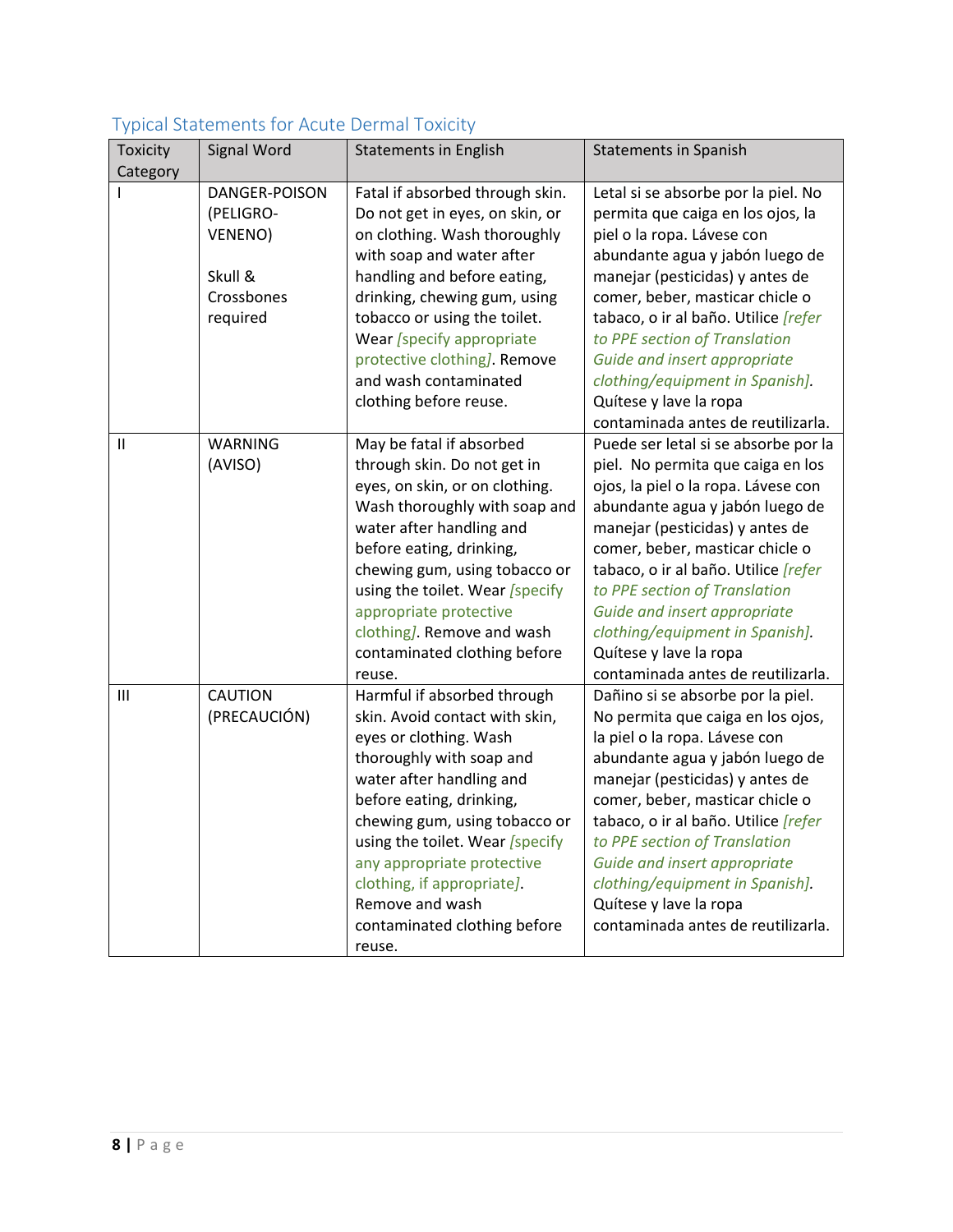|                 | rypical Statements for ricate influence in SATORY |                                |                                       |
|-----------------|---------------------------------------------------|--------------------------------|---------------------------------------|
| <b>Toxicity</b> | Signal Word                                       | <b>Statements in English</b>   | <b>Statements in Spanish</b>          |
| Category        |                                                   |                                |                                       |
|                 | DANGER-POISON                                     | Fatal if inhaled. Do not       | Letal si se inhala. No respire (polvo |
|                 | (PELIGRO-VENENO)                                  | breathe (dust, vapor, or spray | o particulado, vapor o rociado).*     |
|                 | <b>Skull &amp; Crossbones</b>                     | mist).* Wear /specify          | Utilice [refer to PPE section of      |
|                 | required                                          | appropriate respiratory        | <b>Translation Guide and insert</b>   |
|                 |                                                   | protection from "Respiratory   | appropriate clothing/equipment in     |
|                 |                                                   | Protection/ Protección         | Spanish]. Quitese y lave la ropa      |
|                 |                                                   | Respiratoria" table under PPE  | contaminada antes de reutilizarla.    |
|                 |                                                   | section below]. Remove and     |                                       |
|                 |                                                   | wash contaminated clothing     |                                       |
|                 |                                                   | before reuse.                  |                                       |
| $\mathsf{II}$   | <b>WARNING</b>                                    | May be fatal if inhaled. Do    | Podría ser letal si se inhala. No     |
|                 | (AVISO)                                           | not breathe (dust, vapor or    | respire (polvo o particulado,         |
|                 |                                                   | spray mist).* Wear [specify    | vapor, rociado o aerosol).* Utilice   |
|                 |                                                   | appropriate respiratory        | [refer to PPE section of Translation  |
|                 |                                                   | protection from "Respiratory   | Guide and insert appropriate          |
|                 |                                                   | Protection/ Protección         | clothing/equipment in Spanish].       |
|                 |                                                   | Respiratoria" table under PPE  | Quítese y lave la ropa                |
|                 |                                                   | section below]. Remove and     | contaminada antes de reutilizarla.    |
|                 |                                                   | wash contaminated clothing     |                                       |
|                 |                                                   | before reuse.                  |                                       |
| III             | <b>CAUTION</b>                                    | Harmful if inhaled. Avoid      | Dañino si se inhala. Evite respirar   |
|                 | (PRECAUCIÓN)                                      | breathing (dust, vapor or      | (polvo o particulado, vapor,          |
|                 |                                                   | spray mist).* Remove and       | rociado o aerosol).* Quítese y lave   |
|                 |                                                   | wash contaminated clothing     | la ropa contaminada antes de          |
|                 |                                                   | before reuse.                  | reutilizarla.                         |

#### <span id="page-8-0"></span>Typical Statements for Acute Inhalation Toxicity

\* Choose the word which appropriately describes the product during use. Dust=*polvo o particulado*; Vapor=*vapor*; Spray mist=*rociado o aerosol.*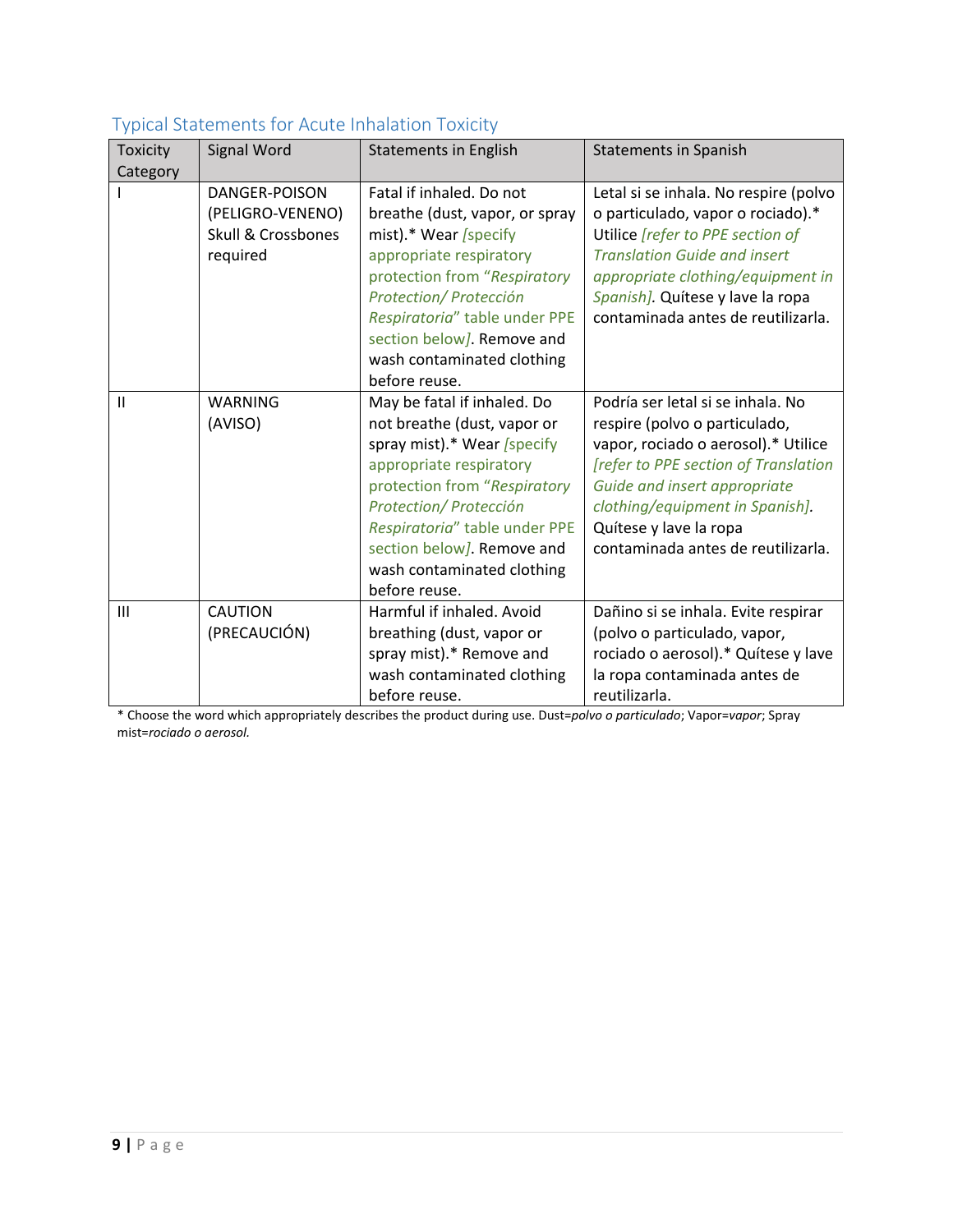| $\prime$ 1      |                                   |                                                                                                                                                                                                                                                                                                                                                                                                              |                                                                                                                                                                                                                                                                                                                                                                                                                                                    |
|-----------------|-----------------------------------|--------------------------------------------------------------------------------------------------------------------------------------------------------------------------------------------------------------------------------------------------------------------------------------------------------------------------------------------------------------------------------------------------------------|----------------------------------------------------------------------------------------------------------------------------------------------------------------------------------------------------------------------------------------------------------------------------------------------------------------------------------------------------------------------------------------------------------------------------------------------------|
| <b>Toxicity</b> | Signal Word                       | <b>Statements in English</b>                                                                                                                                                                                                                                                                                                                                                                                 | <b>Statements in Spanish</b>                                                                                                                                                                                                                                                                                                                                                                                                                       |
| Category        |                                   |                                                                                                                                                                                                                                                                                                                                                                                                              |                                                                                                                                                                                                                                                                                                                                                                                                                                                    |
|                 | DANGER-POISON<br>(PELIGRO-VENENO) | Corrosive.* Causes<br>irreversible eye damage. Do<br>not get in eyes or on<br>clothing. Wear [specify<br>appropriate protective<br>eyewear such as goggles,<br>face shield, or safety<br>glasses]. Wash thoroughly<br>with soap and water after<br>handling and before eating,<br>drinking, chewing gum,<br>using tobacco or using the<br>toilet. Remove and wash<br>contaminated clothing<br>before reuse.  | Corrosivo.* Causa daño ocular<br>irreversible. No permita que caiga<br>en los ojos, la piel o la ropa. Utilice<br>[refer to PPE section of Translation<br>Guide and insert appropriate<br>clothing/equipment in Spanish].<br>Lávese con abundante agua y jabón<br>luego de manejar (pesticidas) y<br>antes de comer, beber, masticar<br>chicle o tabaco, o ir al baño.<br>Quítese y lave la ropa contaminada<br>antes de reutilizarla.             |
| $\mathbf{II}$   | <b>WARNING</b><br>(AVISO)         | Causes substantial but<br>temporary eye injury. Do<br>not get in eyes or on<br>clothing. Wear [specify<br>appropriate protective<br>eyewear such as goggles,<br>face shield, or safety<br>glasses]. Wash thoroughly<br>with soap and water after<br>handling and before eating,<br>drinking, chewing gum,<br>using tobacco or using the<br>toilet. Remove and wash<br>contaminated clothing<br>before reuse. | Causa lesiones oculares severas<br>pero temporales. No permita que<br>caiga en los ojos, la piel o la ropa.<br>Utilice [refer to PPE section of<br><b>Translation Guide and insert</b><br>appropriate clothing/equipment in<br>Spanish]. Lávese con abundante<br>agua y jabón luego de manejar<br>(pesticidas) y antes de comer,<br>beber, masticar chicle o tabaco, o ir<br>al baño. Quítese y lave la ropa<br>contaminada antes de reutilizarla. |
| Ш               | <b>CAUTION</b><br>(PRECAUCIÓN)    | Causes moderate eye<br>irritation. Avoid contact with<br>eyes or clothing. Wear<br>[specify protective eyewear,<br>if appropriate]. Wash<br>thoroughly with soap and<br>water after handling and<br>before eating, drinking,<br>chewing gum, using tobacco<br>or using the toilet. Remove<br>and wash contaminated<br>clothing before reuse.                                                                 | Causa irritación moderada en los<br>ojos. Evite el contacto con los ojos<br>y ropa. Utilice <i>[refer to PPE section</i><br>of Translation Guide and insert<br>appropriate clothing/equipment in<br>Spanish]. Lávese con abundante<br>agua y jabón luego de manejar<br>(pesticidas) y antes de comer,<br>beber, masticar chicle o tabaco, o ir<br>al baño. Quítese y lave la ropa<br>contaminada antes de reutilizarla.                            |

### <span id="page-9-0"></span>Typical Statements for Primary Eye Irritation

\*The term "corrosive" is not required if corrosive effects were not observed during the study.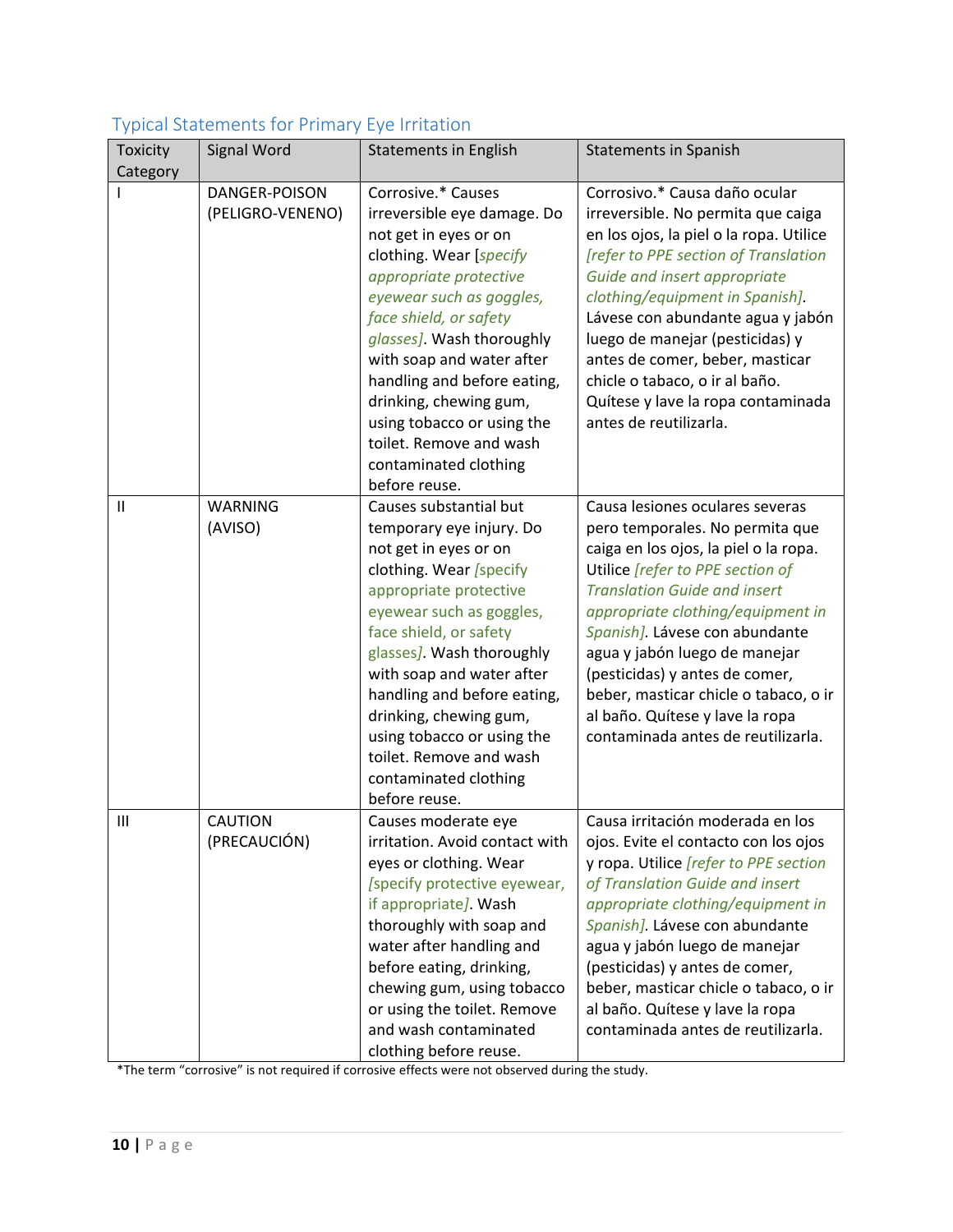| <b>Toxicity</b><br>Category | Signal Word                       | <b>Statements in English</b>                                                                                                                                                                                                                                                                                                                                  | <b>Statements in Spanish</b>                                                                                                                                                                                                                                                                                                                                                                                                              |
|-----------------------------|-----------------------------------|---------------------------------------------------------------------------------------------------------------------------------------------------------------------------------------------------------------------------------------------------------------------------------------------------------------------------------------------------------------|-------------------------------------------------------------------------------------------------------------------------------------------------------------------------------------------------------------------------------------------------------------------------------------------------------------------------------------------------------------------------------------------------------------------------------------------|
|                             | DANGER-POISON<br>(PELIGRO_VENENO) | Corrosive. Causes skin<br>burns. Do not get in eyes,<br>on skin, or on clothing.<br>Wear [specify appropriate<br>protective clothing and<br>gloves]. Wash thoroughly<br>with soap and water after<br>handling and before eating,<br>drinking, chewing gum,<br>using tobacco or using the<br>toilet. Remove and wash<br>contaminated clothing<br>before reuse. | Corrosivo. Causa quemaduras en la<br>piel. No permita que caiga en los<br>ojos, la piel o la ropa. Utilice <i>[refer</i><br>to PPE section of Translation Guide<br>and insert appropriate<br>clothing/equipment in Spanish].<br>Lávese con abundante agua y jabón<br>luego de manejar (pesticidas) y<br>antes de comer, beber, masticar<br>chicle o tabaco, o ir al baño.<br>Remueva y lave la ropa<br>contaminada antes de reutilizarla. |
| $\mathbf{II}$               | <b>WARNING</b><br>(AVISO)         | Causes skin irritation. Do<br>not get on skin or on<br>clothing. Wear [specify<br>appropriate protective<br>clothing and gloves]. Wash<br>thoroughly with soap and<br>water after handling and<br>before eating, drinking,<br>chewing gum, using<br>tobacco or using the toilet.<br>Remove and wash<br>contaminated clothing<br>before reuse.                 | Irrita la piel. No permita el contacto<br>con la piel o la ropa. Utilice <i>refer to</i><br><b>PPE section of Translation Guide</b><br>and insert appropriate<br>clothing/equipment in Spanish].<br>Lávese con abundante agua y jabón<br>luego de manejar (pesticidas) y<br>antes de comer, beber, masticar<br>chicle o tabaco, o ir al baño.<br>Remueva y lave la ropa<br>contaminada antes de reutilizarla.                             |
| III                         | <b>CAUTION</b><br>(PRECAUCIÓN)    | Avoid contact with skin or<br>clothing. Wash thoroughly<br>with soap and water after<br>handling and before eating,<br>drinking, chewing gum,<br>using tobacco or using the<br>toilet. Wear [specify<br>protective clothing and<br>gloves, if appropriate].                                                                                                   | Evite el contacto con la piel o la<br>ropa. Lávese con abundante agua y<br>jabón luego de manejar (pesticidas)<br>y antes de comer, beber, masticar<br>chicle o tabaco, o ir al baño. Utilice<br>[refer to PPE section of Translation<br>Guide and insert appropriate<br>clothing/equipment in Spanish].                                                                                                                                  |

### <span id="page-10-0"></span>Typical Statements for Primary Skin Irritation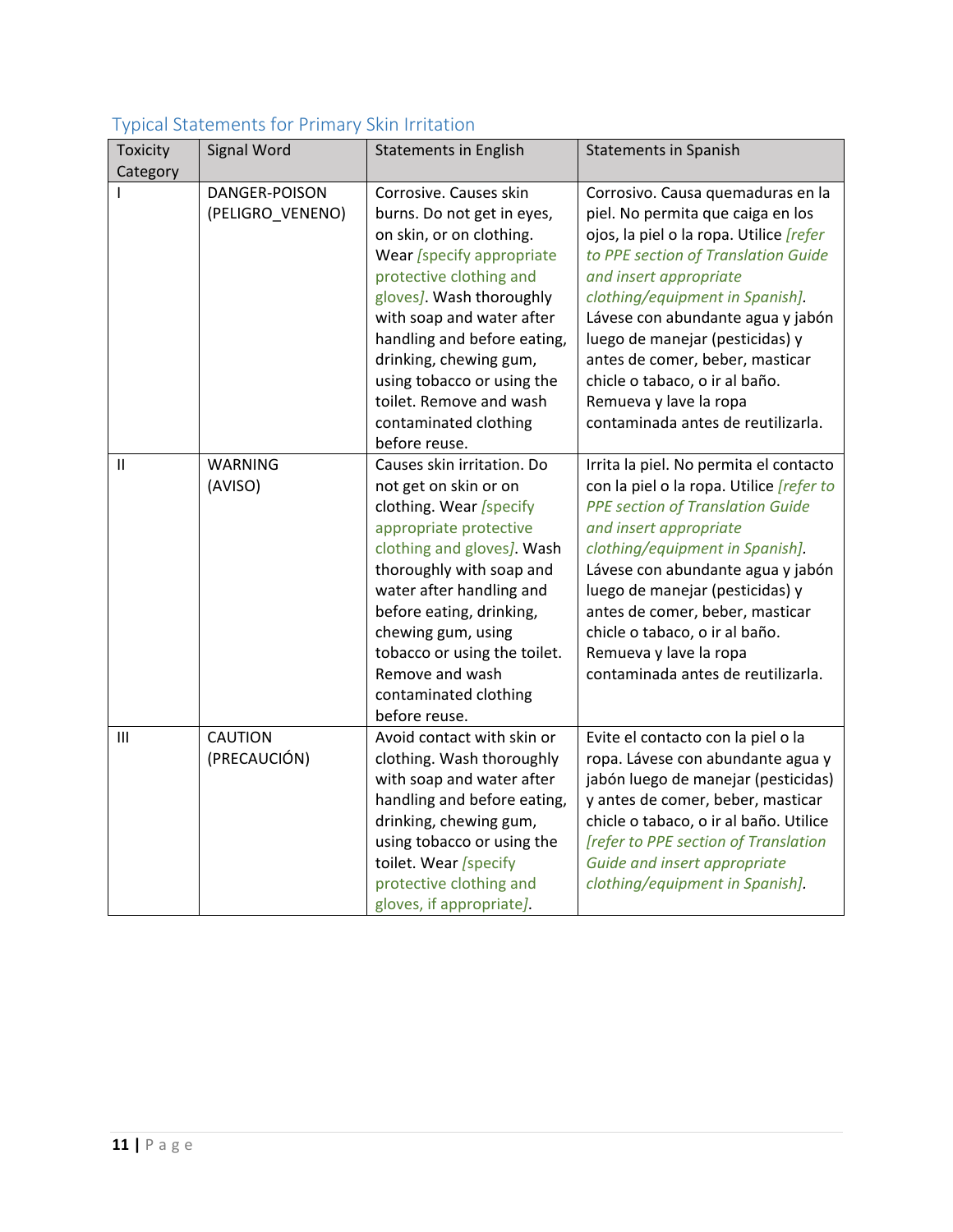# <span id="page-11-0"></span>Typical Statements for Dermal Sensitization

| <b>Study Results</b>    | Statement in English             | <b>Statement in Spanish</b>               |
|-------------------------|----------------------------------|-------------------------------------------|
| Product is a sensitizer | Prolonged or frequently          | El contacto prolongado y frecuente con la |
| or is positive for      | repeated skin contact may        | piel puede causar reacciones alérgicas en |
| sensitization           | cause allergic reactions in some | algunos individuos.                       |
|                         | individuals.                     |                                           |

# <span id="page-11-1"></span>Personal Protective Equipment

| English                                                | Spanish                                            |  |  |
|--------------------------------------------------------|----------------------------------------------------|--|--|
| PERSONAL PROTECTIVE EQUIPMENT (PPE)                    | EQUIPO DE PROTECCIÓN PERSONAL (PPE, por            |  |  |
|                                                        | sus siglas en inglés)                              |  |  |
| <b>PPE Statements</b>                                  |                                                    |  |  |
| Applicators and other handlers must wear:              | Los aplicadores y otros manipuladores de           |  |  |
|                                                        | pesticidas (plaguicidas) deberán usar:             |  |  |
| Mixers, loaders, and other handlers must wear:         | Los aplicadores, mezcladores, cargadores y otros   |  |  |
|                                                        | manipuladores de pesticidas (plaguicidas) deben    |  |  |
|                                                        | usar:                                              |  |  |
| <b>Dermal Protection</b>                               |                                                    |  |  |
| Chemical-resistant apron when cleaning equipment,      | Delantal resistente a productos químicos           |  |  |
| mixing, or loading                                     | cuando se limpie el equipo, se mezcle o se         |  |  |
|                                                        | cargue el pesticida (plaguicida)                   |  |  |
| Chemical-resistant boots                               | Botas resistentes a productos químicos             |  |  |
| Chemical-resistant footwear plus socks                 | Calcetines y zapatos resistentes a productos       |  |  |
|                                                        | químicos                                           |  |  |
| Chemical-resistant gloves made of any water-proof      | Guantes resistentes a productos químicos           |  |  |
| material- Category A (e.g., barrier laminate, butyl    | hechos de material resistente al agua-La           |  |  |
| rubber, nitrile rubber, neoprene rubber, polyethylene, | Categoría A (p.ej. laminados impermeables,         |  |  |
| polyvinylchloride [PVC], or Viton <sup>®</sup> )       | goma de butilo, goma de nitrilo, goma de           |  |  |
|                                                        | neopreno, polietileno, cloruro de polivinilo (PVC, |  |  |
|                                                        | por sus siglas en inglés), o Viton®                |  |  |
| Chemical-resistant headgear                            | Equipo de protección para la cabeza resistente a   |  |  |
|                                                        | productos químicos                                 |  |  |
| Chemical-resistant headgear for overhead exposure      | Equipo de protección para la cabeza resistente a   |  |  |
|                                                        | productos químicos, para la exposición por         |  |  |
|                                                        | encima de la cabeza                                |  |  |
| Coveralls over long-sleeved shirt and long pants       | Overol (mameluco) encima de una camisa de          |  |  |
|                                                        | manga larga y pantalones largos                    |  |  |
| Eye/Face Protection                                    |                                                    |  |  |
| Face shield                                            | Máscara protectora                                 |  |  |
| Full Face shield/mask                                  | Escudo/mascarilla para rostro completo             |  |  |
| Goggles                                                | Gafas de seguridad                                 |  |  |
| Half Face shield/mask                                  | Semimáscara/mascarilla para medio rostro           |  |  |
| <b>Respiratory Protection</b>                          |                                                    |  |  |
| Air Purifying full-face respirator                     | Respirador con purificador de aire y máscara       |  |  |
|                                                        | para rostro completo.                              |  |  |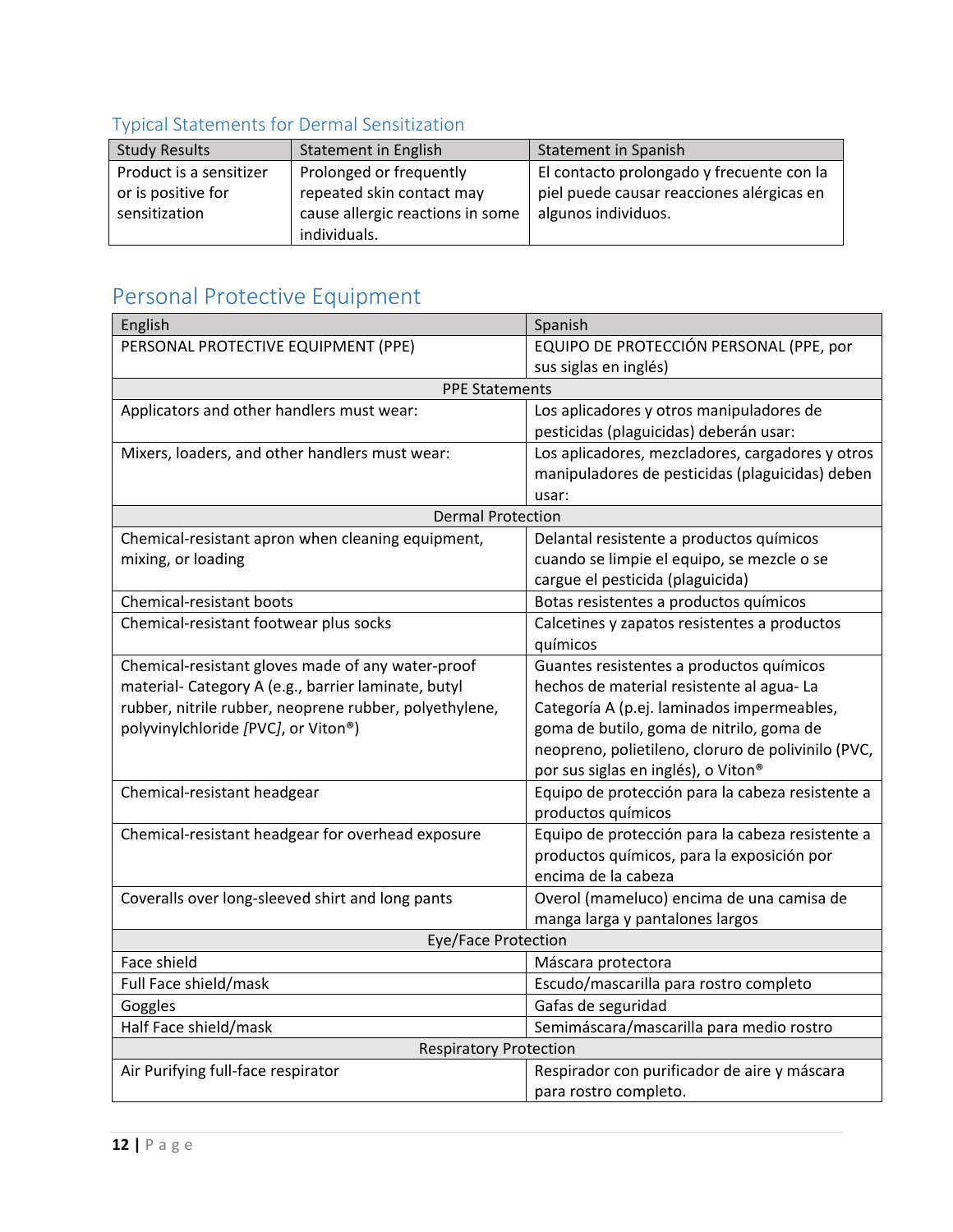| English                                                | Spanish                                             |  |
|--------------------------------------------------------|-----------------------------------------------------|--|
| Air purifying half-face (elastomeric) respirator       | Respirador con purificador de aire y máscara        |  |
|                                                        | para medio rostro o semimáscara (elastomérico)      |  |
| Canister                                               | Cánister                                            |  |
| Combination filter N, R or P*                          | Filtro de combinación de las series N, R, o P*      |  |
| Elastomeric particulate respirator                     | Respirador de filtro mecánico para polvos y         |  |
|                                                        | partículas de material elastomérico                 |  |
| Filter                                                 | Filtro/cartucho                                     |  |
| Filtering facepiece respirator                         | Respirador con mascarilla de filtrado               |  |
| Half face mask respirator                              | Respirador facial a media cara                      |  |
| Organic vapor respirator (OV)                          | Respiradores de cartucho químico para vapores       |  |
|                                                        | orgánicos y gases (OV, por sus siglas en inglés)    |  |
| Particulate filter respirator                          | Respirador con filtro para polvos y partículas      |  |
| Particulate mask                                       | Mascarilla para para polvos/partículas              |  |
| <b>Powered Air-Purifying Respirators (PAPRs)</b>       | Respirador con purificador de aire motorizado       |  |
|                                                        | (PAPRs, por sus siglas en inglés)                   |  |
| Respirator                                             | Respirador                                          |  |
| Self-Contained Breathing Apparatus (SCBA)              | Respirador portátil con cilindro de aire (SCBA,     |  |
|                                                        | por sus siglas en inglés); Aparato de respiración   |  |
|                                                        | autónomo                                            |  |
| Supplied Air Respirator (SAR) or Airline Respirator    | Respirador con suministro de aire (SAR, por sus     |  |
|                                                        | siglas en inglés)                                   |  |
| PPE Cleaning/Maintenance                               |                                                     |  |
| Follow manufacturer's instructions for                 | Siga las instrucciones del fabricante para la       |  |
| cleaning/maintaining PPE. If no such instructions for  | limpieza/mantenimiento del equipo de                |  |
| washables exist, use detergent and hot water. Keep and | protección personal (PPE, por sus siglas en         |  |
| wash PPE separately from other laundry.                | inglés). En caso de no existir dichas instrucciones |  |
|                                                        | de lavado, utilice detergente y agua caliente.      |  |
|                                                        | Mantenga y lave el PPE separadamente de otra        |  |
|                                                        | ropa para lavar.                                    |  |

\* N, R, or P filters to be used in combination with a chemical cartridge OR combination gas/vapor/particulate cartridge (N, R, or P)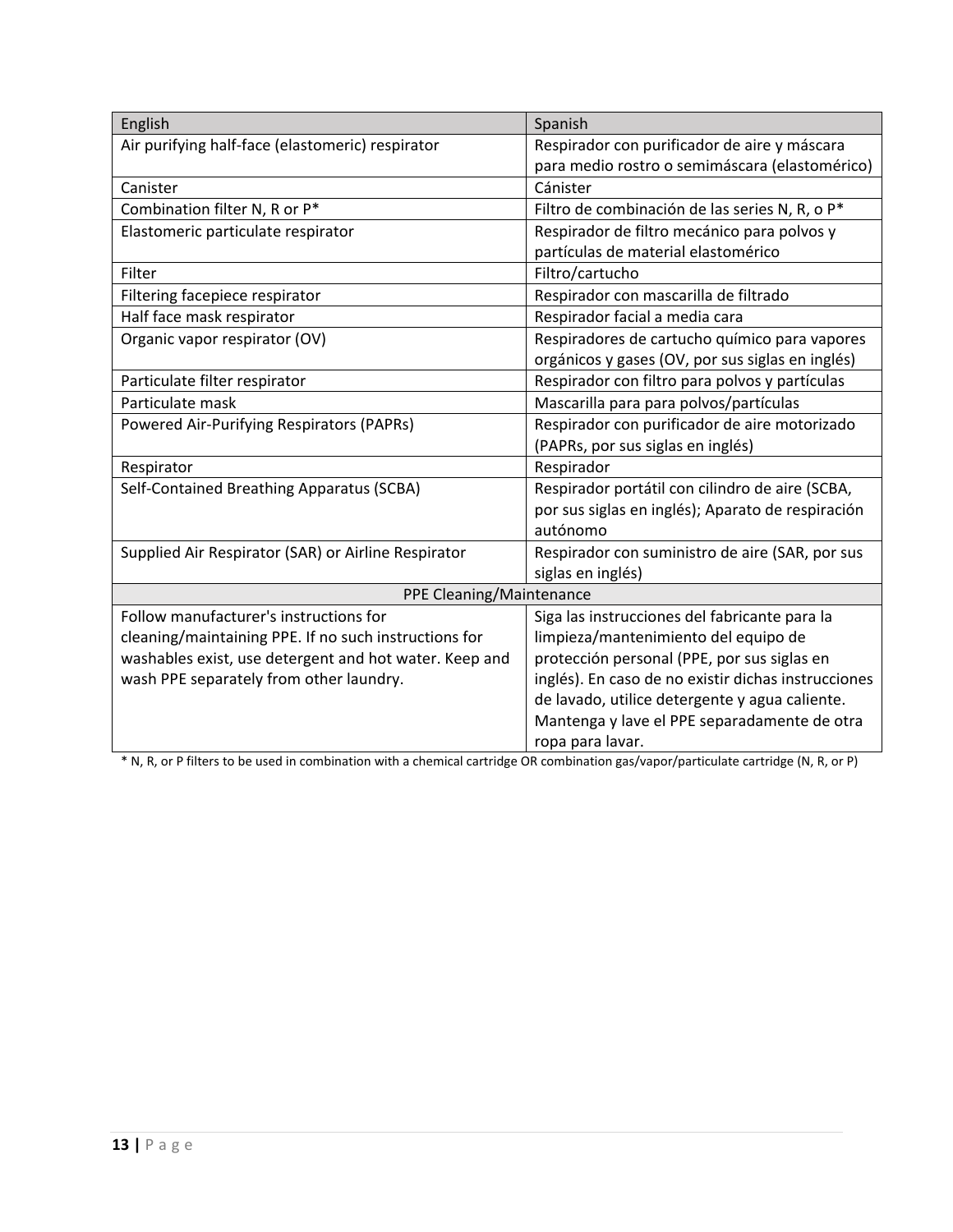| <b>General Type of</b><br><b>Protection</b>                                                         | <b>Product Hazard that</b><br><b>Triggers</b> | <b>Respirators Typically Required in Different Scenarios and</b>                                                                                                                                                                                                                                                                 | Recommended Descriptions Using Current NIOSH Terminology <sup>*</sup>                                                                                                                                                                                                                                                                                                                                                                                                                                                                                                                 |
|-----------------------------------------------------------------------------------------------------|-----------------------------------------------|----------------------------------------------------------------------------------------------------------------------------------------------------------------------------------------------------------------------------------------------------------------------------------------------------------------------------------|---------------------------------------------------------------------------------------------------------------------------------------------------------------------------------------------------------------------------------------------------------------------------------------------------------------------------------------------------------------------------------------------------------------------------------------------------------------------------------------------------------------------------------------------------------------------------------------|
| Needed by the<br>Handler                                                                            | <b>Requirement for</b><br>Respirator          | <b>English</b>                                                                                                                                                                                                                                                                                                                   | <b>Spanish</b>                                                                                                                                                                                                                                                                                                                                                                                                                                                                                                                                                                        |
| Protection from:<br>Particulates;<br>Aerosols;<br>Solid products<br>Liquid<br>$\bullet$<br>products | Inhalation<br>Tox I or Tox II<br>Products     | Wear a minimum of a NIOSH-<br>approved particulate filtering<br>facepiece respirator with any<br>$N^1$ , R, or P filter; OR a NIOSH-<br>approved elastomeric<br>particulate respirator with any<br>$N^1$ , R, or P filter; OR a NIOSH-<br>approved powered air purifying<br>respirator with HE filters.                          | Utilice como mínimo, un<br>respirador para polvos y<br>partículas aprobado por NIOSH<br>que esté equipado con un filtro<br>purificador o material de<br>filtración de las series $N^1$ , R, o<br>P; o utilice un respirador para<br>polvos y partículas de material<br>elastomérico aprobado por<br>NIOSH equipado con un filtro<br>purificador o material de<br>filtración de las series $N^1$ , R, o<br>P; o un respirador para<br>suministro de aire aprobado<br>por NIOSH con filtro HE.                                                                                          |
| Protection from:<br>Organic vapor<br>and<br>Particulates<br>or aerosols                             | Inhalation<br>Tox I or Tox II<br>Products     | Wear a minimum of a NIOSH-<br>approved elastomeric half mask<br>respirator with organic vapor<br>(OV) cartridges and<br>combination $N^1$ , R, or P filters;<br>OR a NIOSH-approved gas mask<br>with OV canisters; OR a NIOSH-<br>approved powered air purifying<br>respirator with OV cartridges<br>and combination HE filters. | Utilice como mínimo, un<br>respirador con purificador de<br>aire y máscara para medio<br>rostro o semimáscara<br>(elastomérico) aprobado por<br>NIOSH que esté equipado con<br>un cartucho químico para<br>vapores orgánicos (OV) en<br>combinación con un filtro<br>purificador o material de<br>filtración de las series $N^1$ , R, o<br>P; o una mascarilla de filtrado<br>para gases aprobada por NIOSH<br>que esté equipada con<br>cánisters OV; o un respirador<br>para suministro de aire<br>aprobado por NIOSH equipado<br>con cartuchos OV en<br>combinación con filtros HE. |

### <span id="page-13-0"></span>Respiratory Protection/Protección Respiratoria

\* N, R, or P filters to be used in combination with a chemical cartridge OR combination gas/vapor/particulate cartridge (N, R, or P) <sup>1</sup> Note to registrant: Drop the "N" option if there is oil in the product's formulation and/or the product is labeled for mixing with oilcontaining products.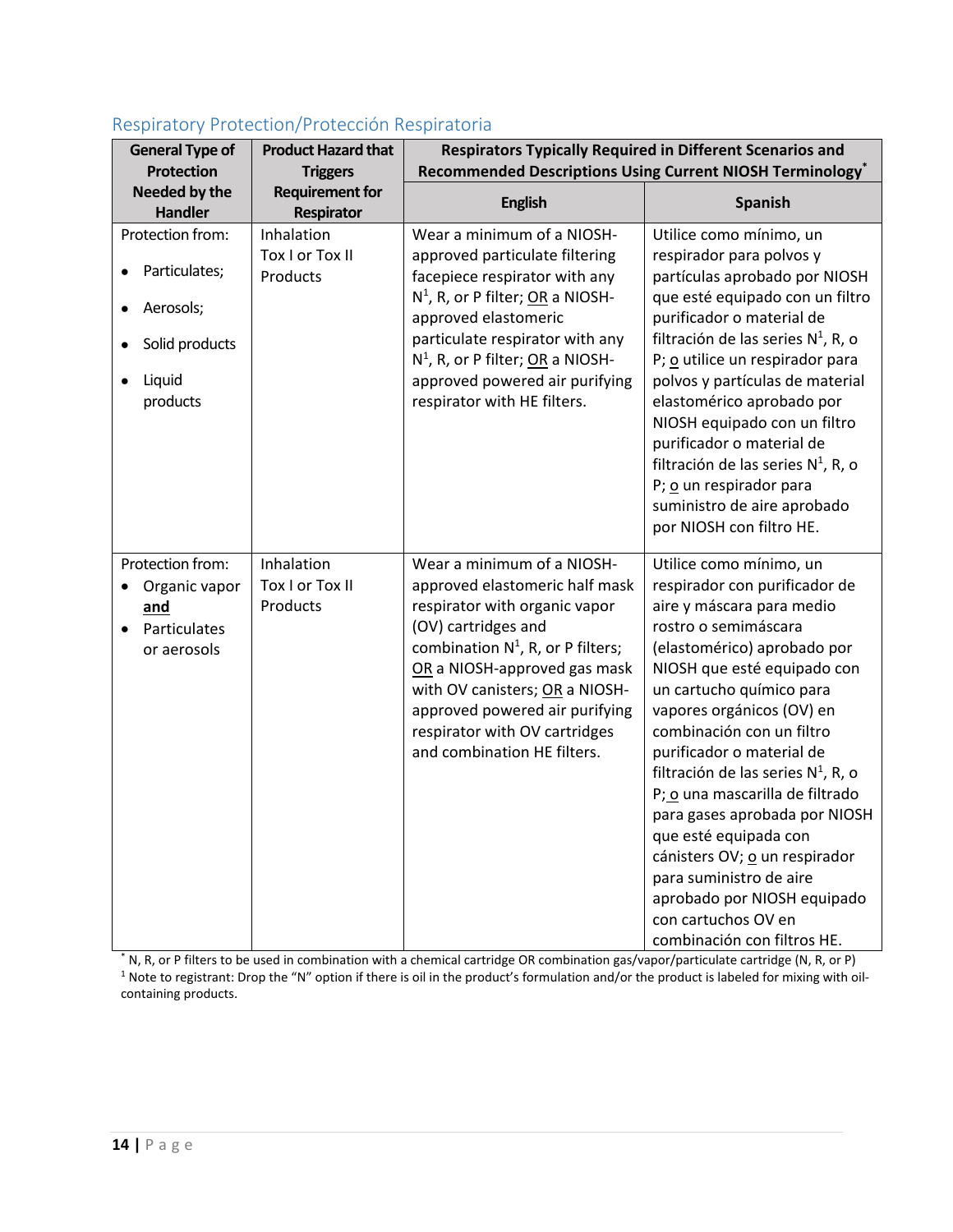For additional information regarding respirators refer to the Worker Protection Standard (WPS) Respiratory Protection Guide, Pesticide Educational Resources Collaborative at: <http://www.pesticideresources.org/wps/respirators.html> and OSHA Respirator Web Site at: <https://www.osha.gov/SLTC/respiratoryprotection/index.html>

### <span id="page-14-0"></span>Misuse Statement

| English                                              | Spanish                                           |
|------------------------------------------------------|---------------------------------------------------|
| It is a violation of Federal law to use this product | El uso de este producto de forma contraria a lo   |
| in a manner inconsistent with its labeling.          | indicado en su etiqueta constituye una infracción |
|                                                      | de la ley federal.                                |

# <span id="page-14-1"></span>Storage and Disposal Instructions Statements

All product labels are required to have appropriate storage and disposal instructions. Specific storage instructions are not prescribed. Each registrant must develop his own storage instructions considering, when applicable, the factors described on PRN 83-3: Label Improvement Program - Storage and Disposal Label Statements: [https://www.epa.gov/pesticide-registration/prn-83-3-label-improvement-program](https://www.epa.gov/pesticide-registration/prn-83-3-label-improvement-program-storage-and-disposal-label-statements)[storage-and-disposal-label-statements](https://www.epa.gov/pesticide-registration/prn-83-3-label-improvement-program-storage-and-disposal-label-statements)

| <b>Storage and Disposal Statements</b>              |                                                   |  |
|-----------------------------------------------------|---------------------------------------------------|--|
| English                                             | Spanish                                           |  |
|                                                     | Storage and Disposal / Almacenamiento y desecho   |  |
| Do not contaminate water, food or feed by           | No contamine agua, comida ni forrajes mediante    |  |
| storage or disposal                                 | el almacenamiento y desecho                       |  |
| Pesticide Disposal/Desecho de pesticidas            |                                                   |  |
| Pesticide wastes are acutely hazardous. Improper    | Los residuos de pesticidas son muy peligrosos. La |  |
| disposal of excess pesticide, spray mixture or      | disposición inadecuada del pesticida sobrante,    |  |
| rinsate is a violation of Federal Law. If these     | mezcla de aerosol o aguas de enjuague de          |  |
| wastes cannot be disposed of by use according to    | contenedores, constituye una violación de la Ley  |  |
| label instructions, contact your State Pesticide or | Federal. Si estos residuos no pueden ser          |  |
| Environmental Control Agency, or the Hazardous      | eliminados de acuerdo a las instrucciones de la   |  |
| Waste representative at the nearest EPA Regional    | etiqueta, contacte la agencia para el manejo de   |  |
| Office for guidance.                                | pesticidas o control ambiental de su estado, o el |  |
|                                                     | representante para el Manejo de Residuos          |  |
|                                                     | Peligrosos de la Oficina Regional de la EPA más   |  |
|                                                     | cercana para obtener indicaciones del proceso a   |  |
|                                                     | seguir para su disposición.                       |  |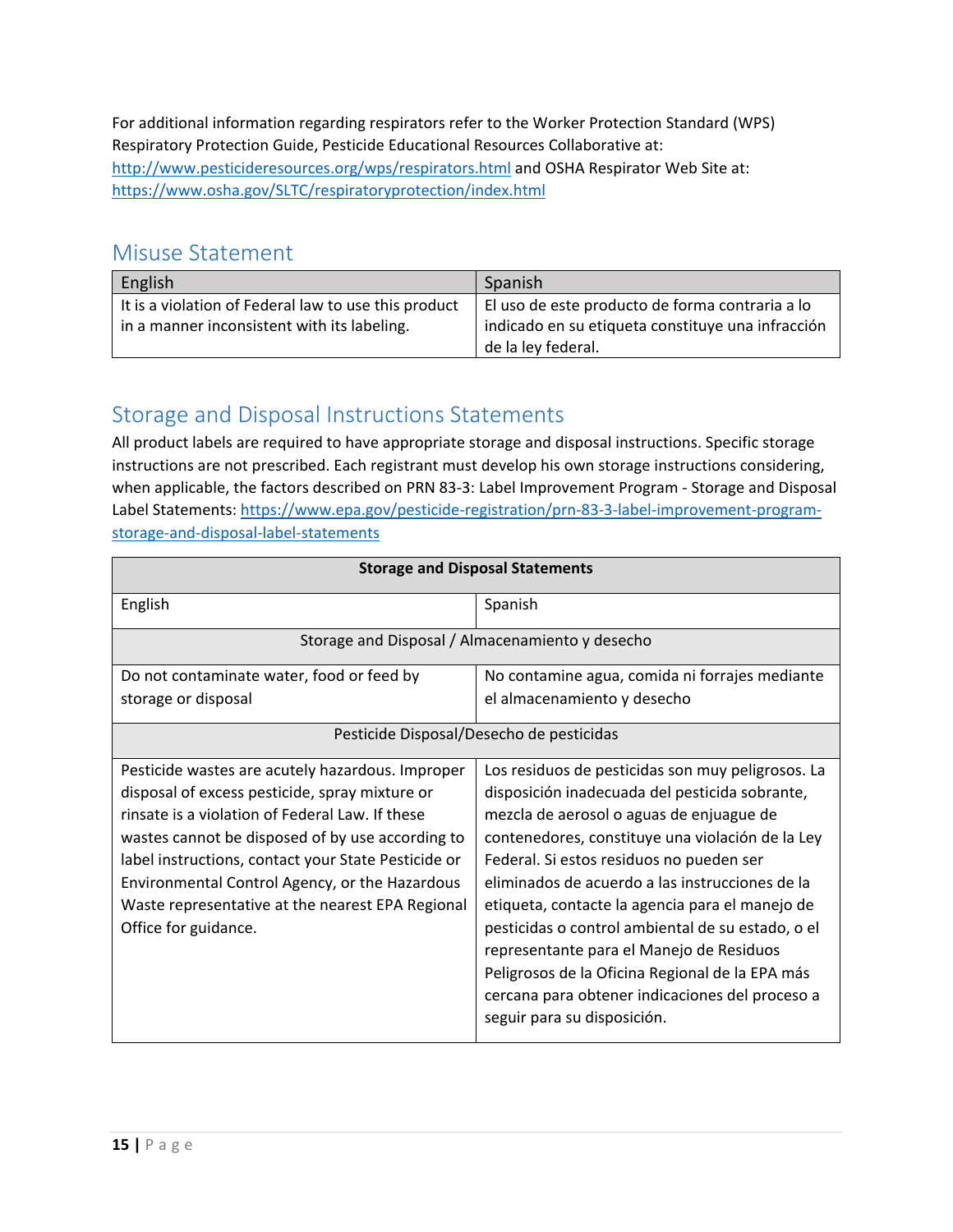| Container Disposal/Disposición del envase                                                                                                                                                         |                                                                                                                                                                                                                                                                          |  |
|---------------------------------------------------------------------------------------------------------------------------------------------------------------------------------------------------|--------------------------------------------------------------------------------------------------------------------------------------------------------------------------------------------------------------------------------------------------------------------------|--|
| Triple rinse (or equivalent). Then offer recycling<br>or reconditioning, or puncture and dispose of in a<br>sanitary landfill, or by other procedures approved<br>by state and local authorities. | Enjuague tres veces (o equivalente). Una vez<br>limpio, ofrezca el envase para ser reciclado o<br>reacondicionado, o perfore y deseche en un<br>relleno sanitario apropiado, o deseche utilizando<br>otros métodos aprobados por las autoridades<br>estatales y locales. |  |
|                                                                                                                                                                                                   |                                                                                                                                                                                                                                                                          |  |

# <span id="page-15-0"></span>Examples of Pesticide Product Label Language

### <span id="page-15-1"></span>Agricultural Use Requirements

Sample Label Statement

| English                                             | Spanish                                              |
|-----------------------------------------------------|------------------------------------------------------|
| Use this product only in accordance with its        | Utilice este producto solo de acuerdo con su         |
| labeling and with the <b>Agricultural Worker</b>    | etiqueta y el Estándar para la Protección del        |
| Protection Standard, 40 CFR part 170. This          | Trabajador Agrícola (WPS, por sus siglas en          |
| Standard contains requirements for the              | inglés), 40 CFR Parte 170. Esta ley contiene los     |
| protection of agricultural workers on farms,        | requisitos para la protección de los trabajadores    |
| forests, nurseries and greenhouses, and handlers    | agrícolas en granjas, bosques, viveros e             |
| of agricultural pesticides. It contains             | invernaderos, y para las personas que manipulan      |
| requirements for training, decontamination,         | pesticidas agrícolas. Contiene requisitos para la    |
| notification and emergency assistance. It also      | capacitación, descontaminación, notificación y       |
| contains specific instructions and exceptions       | asistencia de emergencia. También contiene           |
| pertaining to the statements on this label about    | instrucciones específicas y excepciones              |
| personal protective equipment (PPE), and            | relacionadas con las indicaciones en esta etiqueta   |
| restricted-entry interval. The requirements in this | acerca del equipo de protección personal (PPE,       |
| box only apply to uses of this product that are     | por sus siglas en inglés), y el intervalo de ingreso |
| covered by the Worker Protection Standard. Do       | restringido. Los requisitos en esta sección de la    |
| not enter or allow worker entry into treated        | etiqueta (requisitos para uso agrícola) aplican      |
| areas during the restricted-entry interval (REI) of | únicamente a los usos de este producto que           |
| [insert REI requirement] hours.                     | están cubiertos por el Estándar para la Protección   |
|                                                     | del Trabajador Agrícola. No ingrese o permita el     |
| PPE required for early entry to treated area that   | ingreso de trabajadores a las áreas tratadas         |
| is permitted under the Worker Protection            | durante el intervalo de acceso restringido (REI,     |
| Standard and that involves contact with anything    | por sus siglas en inglés) de <i>[insert REI</i>      |
| that has been treated, such as plants, soil, or     | requirement] horas.                                  |
| water, is: [insert required PPE]                    |                                                      |
|                                                     | El equipo de protección personal requerido para      |
|                                                     | el acceso anticipado a áreas tratadas de acuerdo     |
|                                                     | con el Estándar para la Protección del Trabajador    |
|                                                     | Agrícola, y que involucra el contacto con material   |
|                                                     | tratado, como plantas, tierra o agua, es: [insert    |
|                                                     | required PPE].                                       |